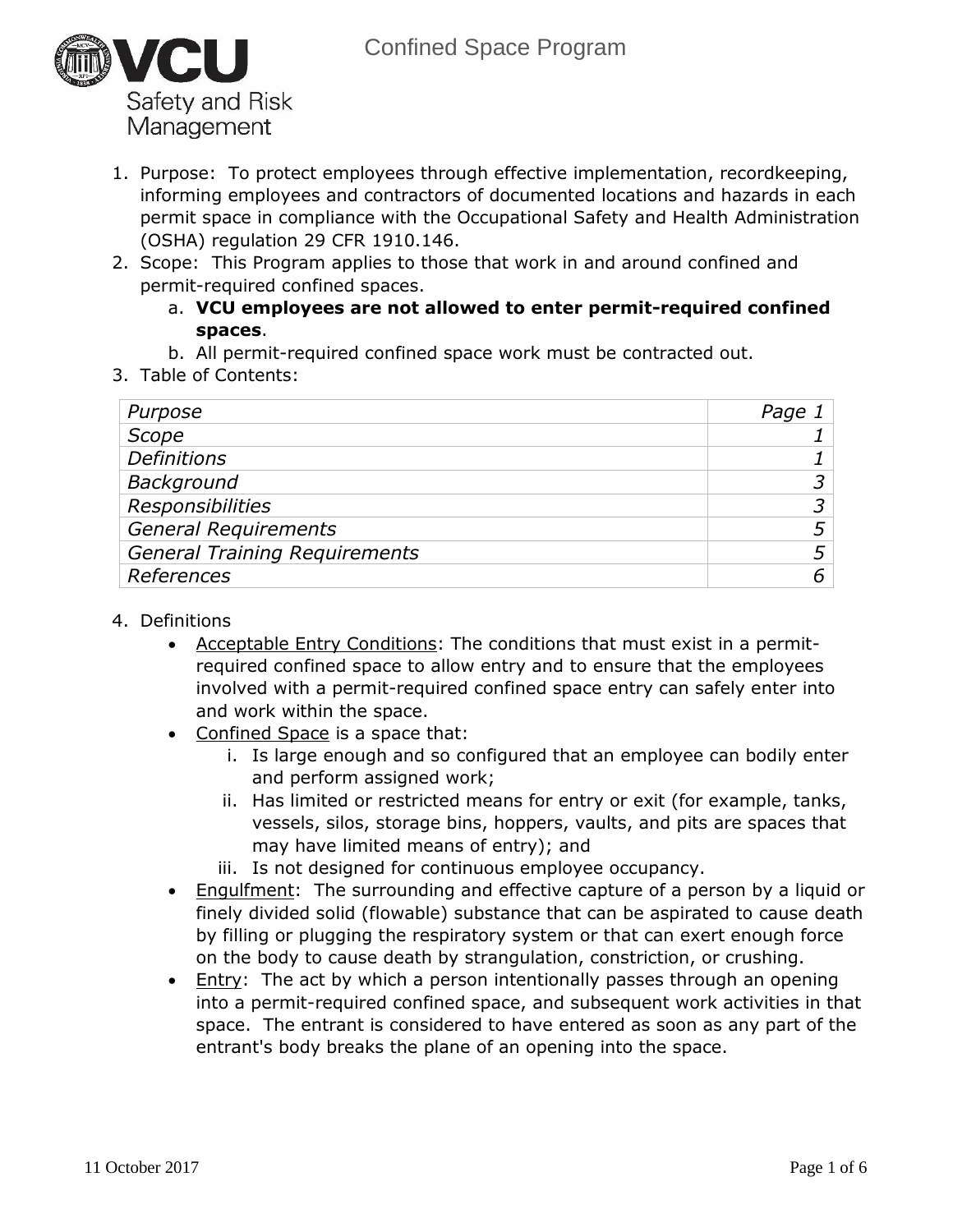

- Entry Permit: The written or printed document to allow and control entry into a permit-required confined space and that contains the information specified in Appendix C.
- Hazardous Atmosphere: An atmosphere that may expose employees to the risk of death, incapacitation, impairment of ability to self-rescue (that is escape unaided from a permit-required confined space), injury, or acute illness from one or more of the following causes:
	- i. Flammable gas, vapor, or mist in excess of 10 percent of its lower flammable limit (LFL).
	- ii. Airborne combustible dust at a concentration that meets or exceeds its LFL.
	- iii. Note: This concentration may be approximated as a condition in which the dust obscures vision at a distance of 5 feet (1.52 m) or less.
	- iv. Atmospheric oxygen concentration below 19.5 percent or above 23.5 percent.
	- v. Atmospheric concentration of any substance for which a dose or a permissible exposure limit is published in Subpart G, Occupational Health and Environmental Control, or in Subpart Z, Toxic and Hazardous Substances, of this part [29 CFR] and which could result in employee exposure in excess of its dose or permissible exposure limit.
		- 1. Note: An atmospheric concentration of any substance that is not capable of causing death, incapacitation, impairment of ability to self-rescue, injury, or acute illness due to its health effects is not covered by this provision.
	- vi. Any other atmospheric condition that is immediately dangerous to life or health.
		- 1. Note: For air contaminants for which OSHA has not determined a dose or permissible exposure limit, other sources of information, such as Safety Data Sheets, published information, and internal documents can provide guidance in establishing acceptable atmospheric conditions.
- Immediately Dangerous to Life or Health (IDLH): Any condition which poses an immediate threat of loss of life; may result in irreversible or immediate severe health effects; may result in eye damage; irritation or other conditions which could impair escape from the permit-required confined space.
- Non-Permit-Required Confined Space: A confined space that does not contain or, with respect to atmospheric hazards, have the potential to contain any hazard capable of causing death or serious physical harm.
- Oxygen Deficient Atmosphere: An atmosphere containing less than 19.5 percent oxygen by volume.
- Oxygen Enriched Atmosphere: An atmosphere containing more than 23 percent oxygen by volume.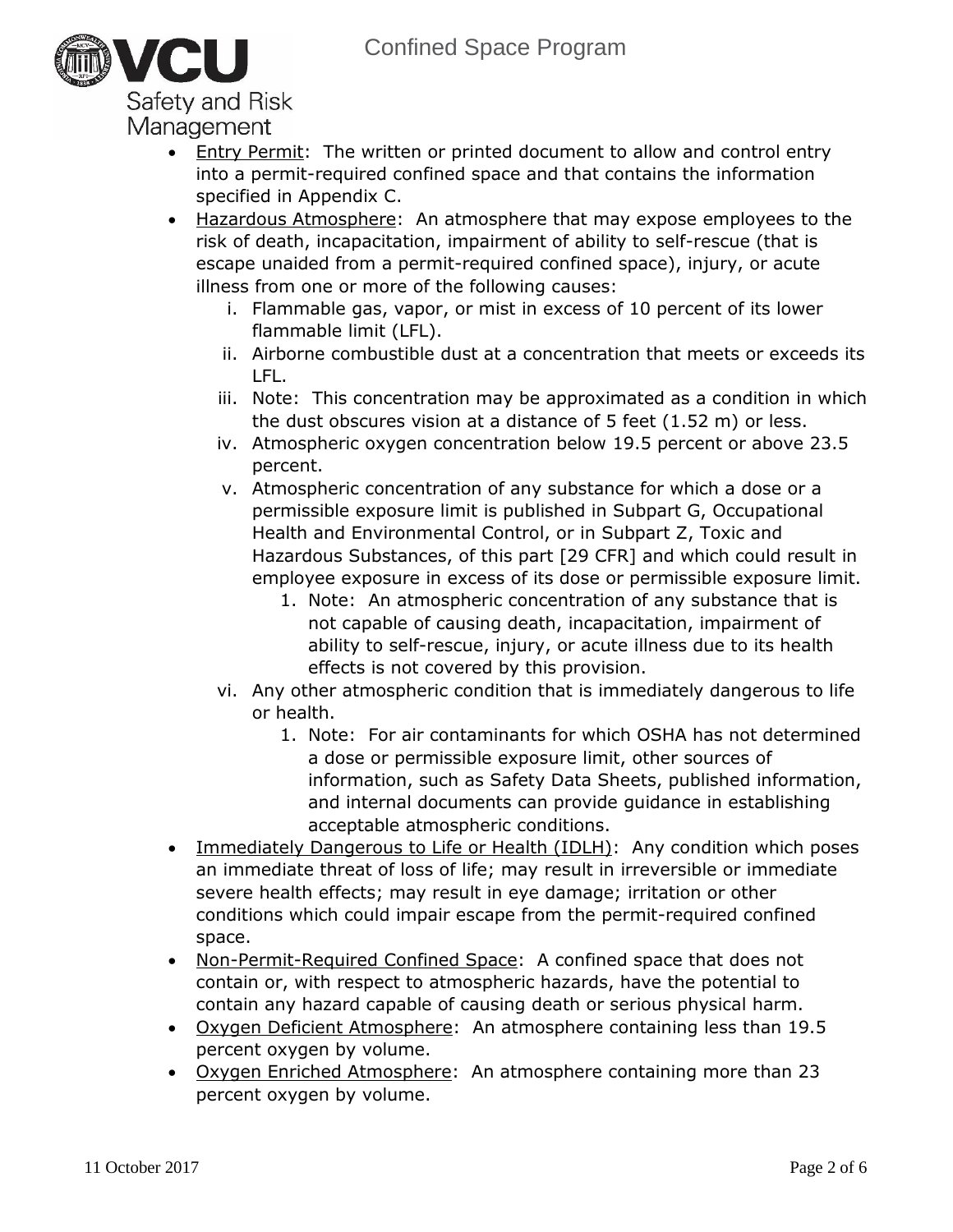

- Permit-required Confined Space (Permit-required confined space): A confined space that has one or more of the following characteristics:
	- i. Contains or has a potential to contain a hazardous atmosphere.
	- ii. Contains a material that has the potential for engulfing an entrant.
	- iii. Has an internal configuration such that an entrant could be trapped or asphyxiated by inwardly converging walls or by a floor which slopes downward and tapers to a smaller cross-section.
	- iv. Contains any other recognized serious safety or health hazard.
- Permit-required Confined Space Program: The employer's overall program for controlling, and where appropriate, for protecting employees from, permit-required confined space hazards and for regulating employee entry into permit-required confined spaces.
- Testing: The process by which the atmospheric hazards that may confront entrants of a permit-required confined space are identified and evaluated. Testing includes specifying the tests that are to be performed in the permit-required confined space.
	- i. Note: Testing enables employers both to devise and implement adequate control measures for the protection of authorized entrants and to determine if acceptable entry conditions are present immediately prior to and during entry.

5. Background: As part of routine maintenance activities many VCU employees and contractors are required to enter potentially hazardous enclosed spaces. Confined spaces may have atmospheric conditions and/or physical hazards present and include: manholes, wet-wells, vaults, tanks, boilers, silos, bins, pits, sumps, and sanitary and storm sewers. Toxic and/or flammable gases and vapors may accumulate in these locations as a result of insufficient ventilation and deficient oxygen levels may be present as the result of corrosion and/or organic debris digestion. In addition, limited access to these locations complicates the retrieval of anyone incapacitated.

- 6. Responsibilities:
	- a) Safety and Risk Management (SRM):
		- i. Developing and updating basic training and standard guidelines for all VCU personnel who enter confined spaces and work near permit-required spaces;
		- ii. Assisting departments (upon request) in calibrating, approving and making recommendations for all monitoring equipment, safety equipment, training programs and materials for safe work operations;
		- iii. Maintaining basic Confined Space training records along with department supervisors;
		- iv. If requested, working with departments and contractors to assist with program implementation;
		- v. If requested, provide outside monitoring of potential atmospheric hazardous spaces (VCU SRM will not enter permit-required confined spaces to conduct testing);
		- vi. Assisting with identifying confined and permit-required spaces at VCU; and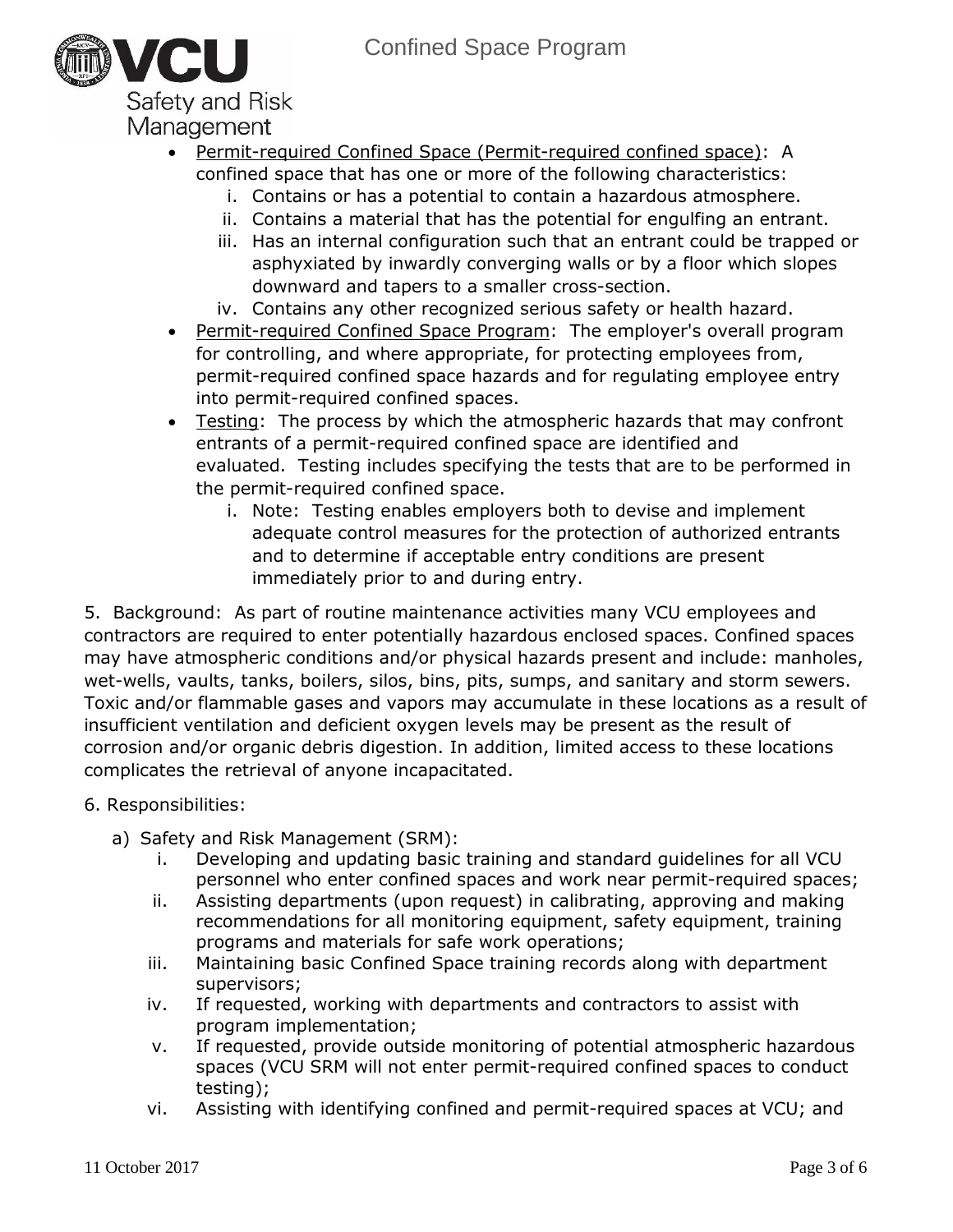

## Safety and Risk

Management

- vii. Assisting with inspecting permit-required confined space locations for determination of potential hazards and controls.
- b) Facilities Management:
	- i. Identifying confined and permit-required confined spaces encountered by employees and contractors, submitting and maintaining a list of all identified spaces to SRM, contacting SRM when additional spaces are identified, and notifying all affected employees;
	- ii. Implement any measures necessary to prevent employees from entering permit spaces;
	- iii. Ensuring affected employees receive appropriate training and maintaining a training records along with SRM;
	- iv. Maintaining permit-required confined space entry permits for 1-year as required by 29 CFR 1910.146;
	- v. Posting appropriate signage on all identified spaces;
	- vi. Taking appropriate disciplinary action whenever an employee fails to follow safety precautions outlined in this Program;
	- vii. Coordinate reclassifying permit-required confined space work with SRM and maintaining reclassification documentation;
	- viii. Conducting briefing and de-briefing with any contracting company on the permit-required confined space they are hired to work in that includes the following:
		- Any potential and identified hazardous elements of the space;
		- Assure contractors have a permit-required confined space plan meeting the VOSH requirements;
		- Informing the contractor of any precautions or procedures that VCU has implemented for the protection of employees in or near permit spaces where the contractor personnel will be working; and
		- Coordinate entry operations with contractor when VCU employees will be working near permit spaces.
	- ix. Ensure all entry permits, along with the contractor, are completed, reviewed, and signed upon termination of entry.
- c) Employees:
	- i. Not entering identified permit-required confined spaces and notifying their supervisor of any confined or permit-required confined space encountered not currently on the confined and permit-required confined space list;
	- ii. Attend confined space awareness training;
	- iii. Shall leave the confined space immediately in the event a hazardous atmosphere is detected while working in a confined space;
- d) Contractors:
	- i. Attend briefing and de-briefing meetings and coordinating entry operations with VCU personnel;
	- ii. Obtain all available information regarding permit space hazards and entry operations from the host employer;
	- iii. Inform and provide VCU personnel with their permit-required confined space program; and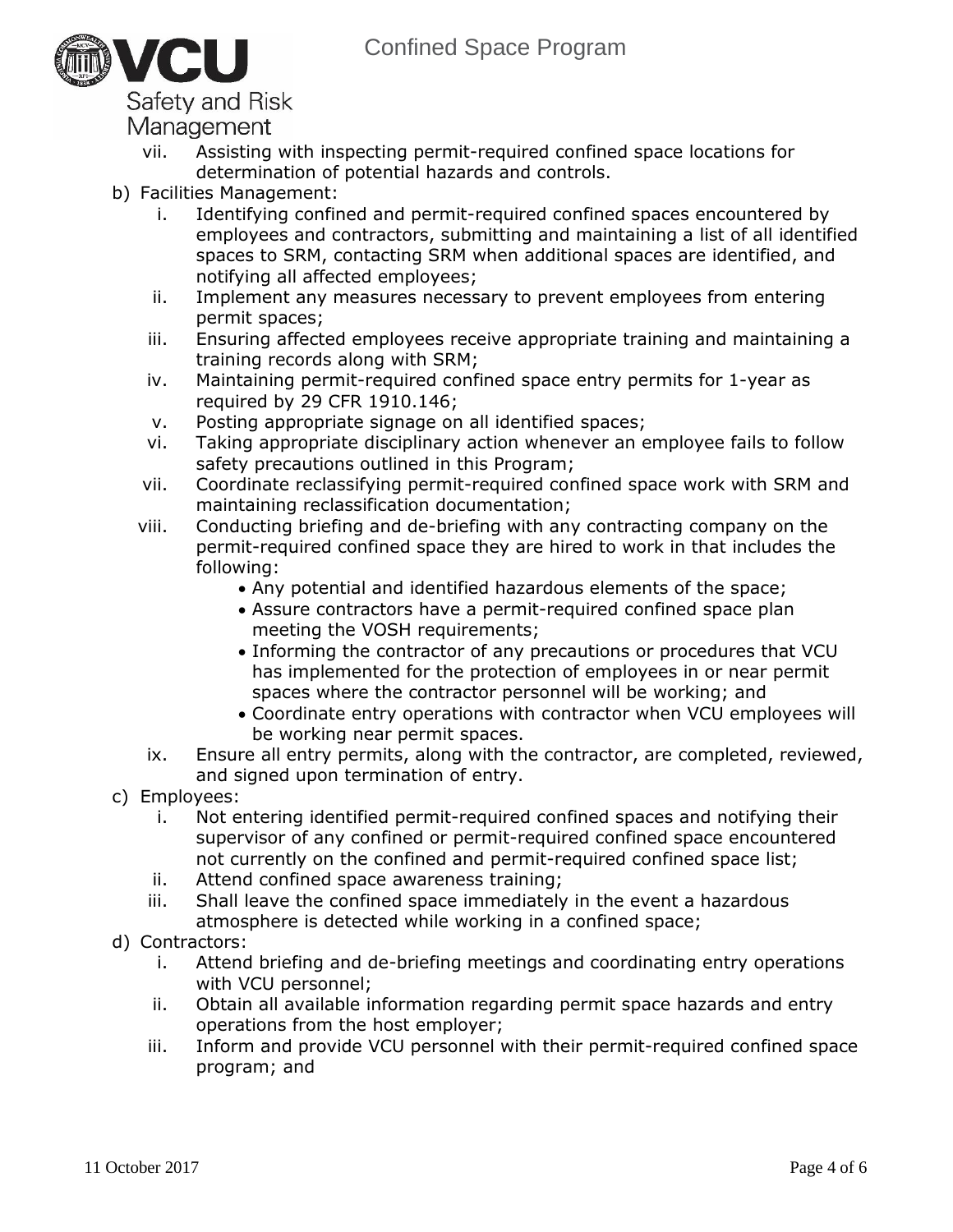

Management

- iv. Ensure all entry permits, along with contracting department, are completed, reviewed, and signed upon termination of entry and provide department with a copy of permit.
- 7. General Requirements:
	- a) VCU employees are not allowed to enter permit-required confined spaces.
	- b) Departments have the option temporarily reclassify a permit-required confined space to a non-permit confined space if the space:
		- a. Has no atmospheric hazards;
		- b. Has no potential for an atmospheric hazard to arise; and
		- c. All hazards can be eliminated without entering the permit-required space.

Departments must also document how they determined the hazards were eliminated (Use Appendix A) and retain a copy of the Temporary Reclassification Certificate.

- c) If a hazardous atmosphere is detected during entry:
	- a. Each employee shall leave the space immediately;
	- b. The space shall be evaluated to determine how the hazardous atmosphere developed;
	- c. If the hazards are eliminated, the non-permit entry can continue; and
	- d. The department will contract out all work if acceptable entry conditions cannot be achieved.
- 8. General Training Requirements:
	- a) Each employee who is involved or has the potential to be involved in a confined space entry or who works near a permit-required confined space must be trained in awareness training and demonstrate competency in distinguishing the following:
		- a. Descriptions and locations of confined spaces and permit-required confined spaces;
		- b. Knowing to never enter a permit-required confined space; and
		- c. Steps to take in the event a hazard presents itself while in a confined space
- 9. References
	- OSHA Regulations 29 CFR 1910.146 Permit-required confined spaces